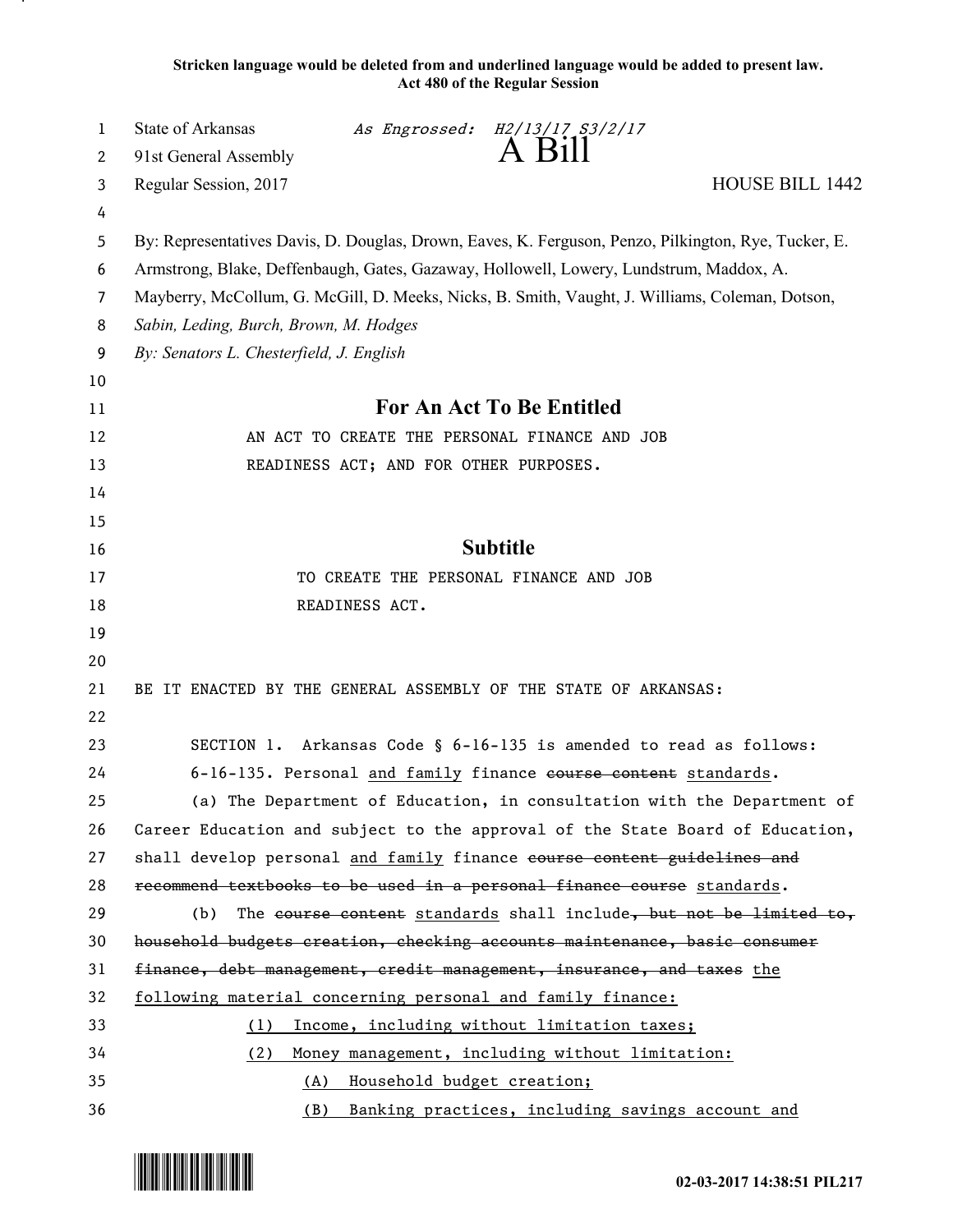| 1  | Checking account maintenance; |     |                                                                    |  |
|----|-------------------------------|-----|--------------------------------------------------------------------|--|
| 2  |                               | (C) | Insurance;                                                         |  |
| 3  |                               | (D) | Charitable giving; and                                             |  |
| 4  |                               | (E) | Long-term financial planning;                                      |  |
| 5  | (3)                           |     | Spending and credit, including without limitation:                 |  |
| 6  |                               | (A) | Basic consumer finance;                                            |  |
| 7  |                               | (B) | Identity fraud and theft;                                          |  |
| 8  |                               | (C) | Home ownership;                                                    |  |
| 9  |                               | (D) | Debt management;                                                   |  |
| 10 |                               | (E) | Credit management;                                                 |  |
| 11 |                               | (F) | Bankruptcy; and                                                    |  |
| 12 |                               | (G) | Consumer protection;                                               |  |
| 13 | (4)                           |     | Saving and investing, including without limitation:                |  |
| 14 |                               | (A) | Methods of saving;                                                 |  |
| 15 |                               | (B) | Methods of investing;                                              |  |
| 16 |                               | (C) | Retirement planning;                                               |  |
| 17 |                               | (D) | Risk and return; and                                               |  |
| 18 |                               | (E) | Regulation of savings and investment; and                          |  |
| 19 | (5)                           |     | Preparing for employment, including without limitation:            |  |
| 20 |                               | (A) | Decision making and employment choices;                            |  |
| 21 |                               | (B) | Job seeking skills, including resume building and                  |  |
| 22 | interview skills;             |     |                                                                    |  |
| 23 |                               | (C) | Understanding paychecks, including without limitation:             |  |
| 24 |                               |     | $(i)$ I-9 forms;                                                   |  |
| 25 |                               |     | (ii) W-4 forms; and                                                |  |
| 26 |                               |     | Income tax deductions;<br>(iii)                                    |  |
| 27 |                               | (D) | Employment benefits;                                               |  |
| 28 |                               | (E) | Soft job skills, including without limitation:                     |  |
| 29 |                               |     | (i)<br>Communication;                                              |  |
| 30 |                               |     | (ii)<br>Time management; and                                       |  |
| 31 |                               |     | (iii)<br>Meeting basic employer expectations and                   |  |
| 32 | requirements;                 |     |                                                                    |  |
| 33 |                               | (F) | The differences between salaried and hourly                        |  |
| 34 | employment; and               |     |                                                                    |  |
| 35 |                               | (G) | Overtime.                                                          |  |
| 36 |                               |     | (c) Beginning with the entering ninth grade class of the 2017-2018 |  |

2 02-03-2017 14:38:51 PIL217